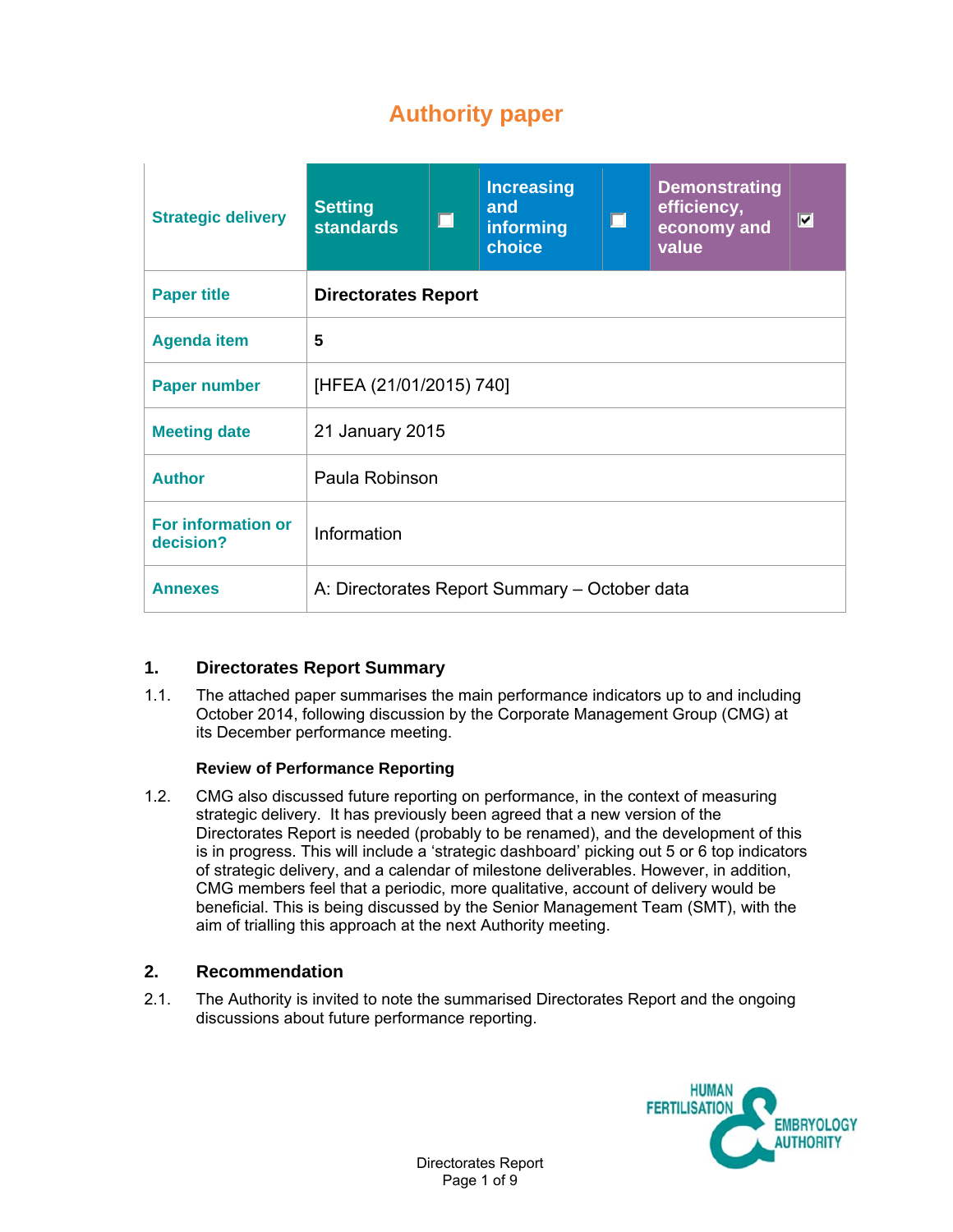## **Annex A**

# **HFEA Performance Scorecard**

## **Key Performance and Volume Indicators: October Performance Data**

| <b>Indicator</b>                                                                                                                                                         | <b>Performance</b>         | <b>RAG</b> | Recent Trend <sup>1</sup>                                                 | Aim <sup>2</sup>                     | <b>Notes</b>                                                                                                                                                                                               |
|--------------------------------------------------------------------------------------------------------------------------------------------------------------------------|----------------------------|------------|---------------------------------------------------------------------------|--------------------------------------|------------------------------------------------------------------------------------------------------------------------------------------------------------------------------------------------------------|
| <b>Average number of working</b><br>days taken for the whole<br>licensing process, from the day<br>of inspection to the decision<br>being communicated to the<br>centre. | 94<br>working days         | 1ì         | 100<br>80<br>69<br>11<br>/1<br>60<br>62<br>40<br>Jun<br>Oct<br>Apr<br>Aug | Decrease to<br>70wd or less          | KPI: Less than or equal to<br>70 working days.<br>Note: this KPI was<br>adversely affected in<br>October by a scheduling<br>oversight. (NB: For<br>November the KPI has<br>been met - 70 working<br>days). |
| <b>Monthly percentage of PGD</b><br>applications processed within 3<br>months (66 working days).<br><b>Average number of working</b><br>days taken.                      | 100%<br>54<br>working days |            | 100%<br>100%<br>61<br>- 58<br>88%                                         | <b>Reach and</b><br>maintain<br>100% | KPI: 100% processed (i.e.<br>considered by LC/ELP)<br>within 3 months (66<br>working days) of receipt of<br>completed application.<br><b>[KPI Updated in April 2014</b><br>from 90% in 88 working<br>days] |
| <b>Annualised (rolling year)</b><br>percentage of PGD applications<br>processed within 3 months (66<br>working days)<br><b>Average number of working</b><br>days taken.  | 98%<br>58<br>working days  |            | 100%<br>97%<br>58                                                         | Reach and<br>maintain<br>100%        | KPI: As above.<br>(Annualised score).                                                                                                                                                                      |

<sup>&</sup>lt;sup>1</sup> Blue dashed line in graphs = KPI target level. This line may be invisible when performance and target are identical (e.g. 100%).<br><sup>2</sup> Direction in which we are trying to drive performance. (Are we aiming to exceed, equ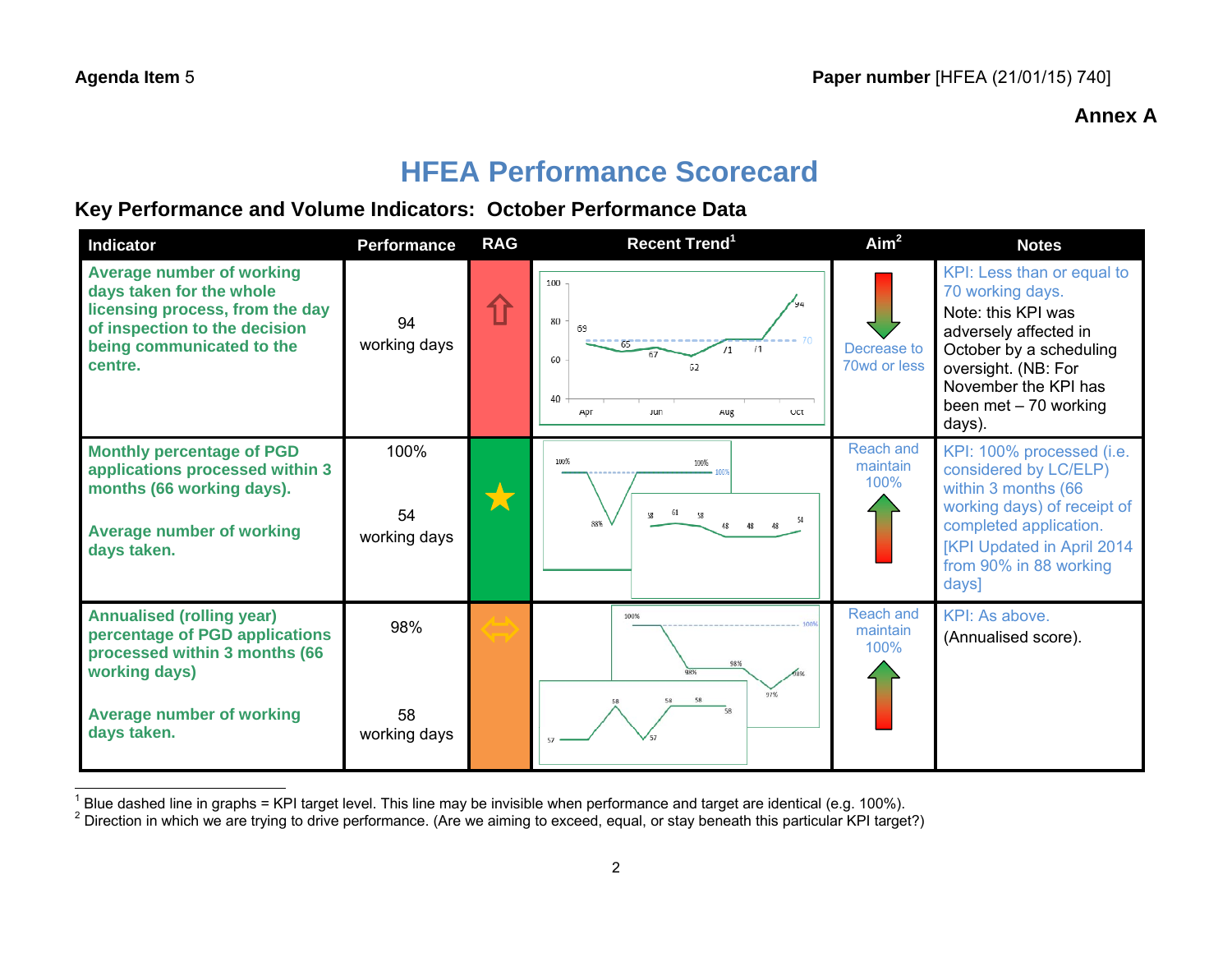| Indicator                                                                                           | <b>Performance</b>    | <b>RAG</b>           | Recent Trend <sup>1</sup>                                                                                                                                    | Aim <sup>2</sup>                                                | <b>Notes</b>                                                                                                                                              |
|-----------------------------------------------------------------------------------------------------|-----------------------|----------------------|--------------------------------------------------------------------------------------------------------------------------------------------------------------|-----------------------------------------------------------------|-----------------------------------------------------------------------------------------------------------------------------------------------------------|
| <b>Licensing decisions made:</b><br><b>By ELP</b><br><b>By Licence Committee</b>                    | 8<br>$\overline{0}$   | $\bigoplus$          | Licence Committee<br>$-\varepsilon$ LP<br>11<br>11<br>9                                                                                                      | $No KPI -$<br>tracked for<br>workload<br>monitoring<br>purposes | Volume indicator (no KPI<br>target).                                                                                                                      |
| Staff sickness absence rate (%)<br>per month.                                                       | 1.8%                  | $\overline{\lambda}$ | 1.8%<br>1.8%<br>0.7%<br>0.7%<br>0.7%<br>0.3%<br>0.2%                                                                                                         | Maintain 3%<br>or less                                          | <b>KPI: Absence rate of</b><br>$\leq$ 3%. Public sector<br>sickness absence rate<br>average is 8 days lost per<br>person per year (3.5%).                 |
| <b>Percentage of Opening the</b><br><b>Register requests responded to</b><br>within 20 working days | 100%                  |                      | 100%                                                                                                                                                         | Maintain at<br>100%                                             | KPI: 100% of complete<br>OTR requests to be<br>responded to within 20<br>working days (excluding<br>counselling time)                                     |
| <b>Number of visits to the HFEA</b><br>website (cw previous year)                                   | 145,444<br>(101, 166) | 仚                    | 145444<br>11425/<br>110357<br>124849<br>105988<br>104769<br>101166<br>100282<br>70773<br>79453<br>81071<br>73782<br>76664<br>71610<br>This year<br>Last year | $No KPI -$<br>tracked for<br>general<br>monitoring<br>purposes. | Volume indicator showing<br>general website traffic<br>compared to the same<br>period in previous year.<br>Measured on the basis of<br>'unique visitors'. |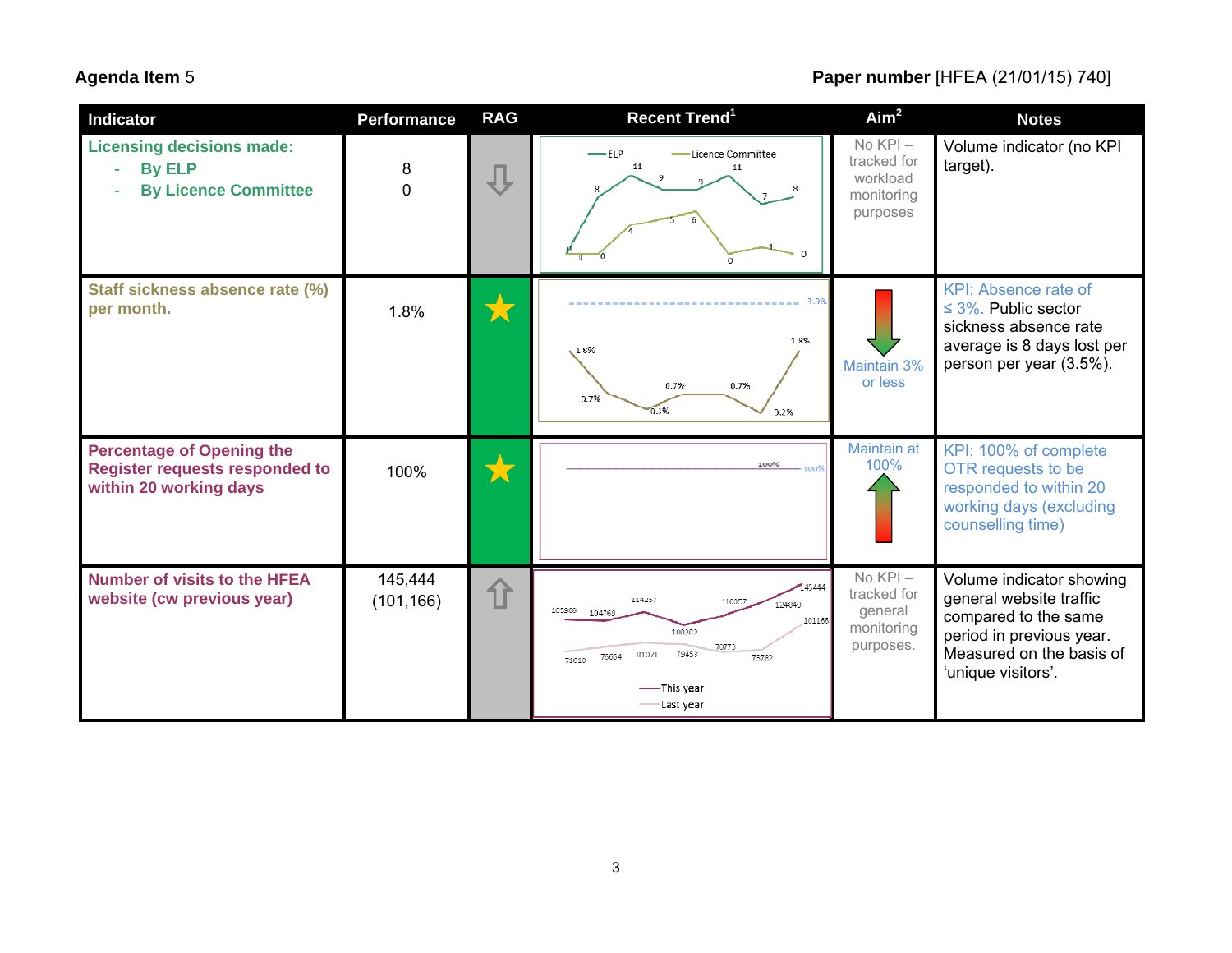| <b>Indicator</b>               | Performance | <b>RAG</b> | Recent Trend <sup>1</sup>                                                                                                                                     | Aim <sup>2</sup> | <b>Notes</b>                                                                                 |
|--------------------------------|-------------|------------|---------------------------------------------------------------------------------------------------------------------------------------------------------------|------------------|----------------------------------------------------------------------------------------------|
| <b>Cash &amp; Bank Balance</b> | £2,567k     | マ          | £2,900,000<br>£2,863,000 £2,676,000<br>£2,547,000 £2,626,000<br>£2,567,000<br>Cash and<br>£2,848,000<br>bank<br>balance<br>£1,520,000<br>$=  KPI$<br>£750,000 | Reduce           | KPI: To move closer to<br>minimum £1,520k cash<br>reserves (new figure now<br>agreed by DH). |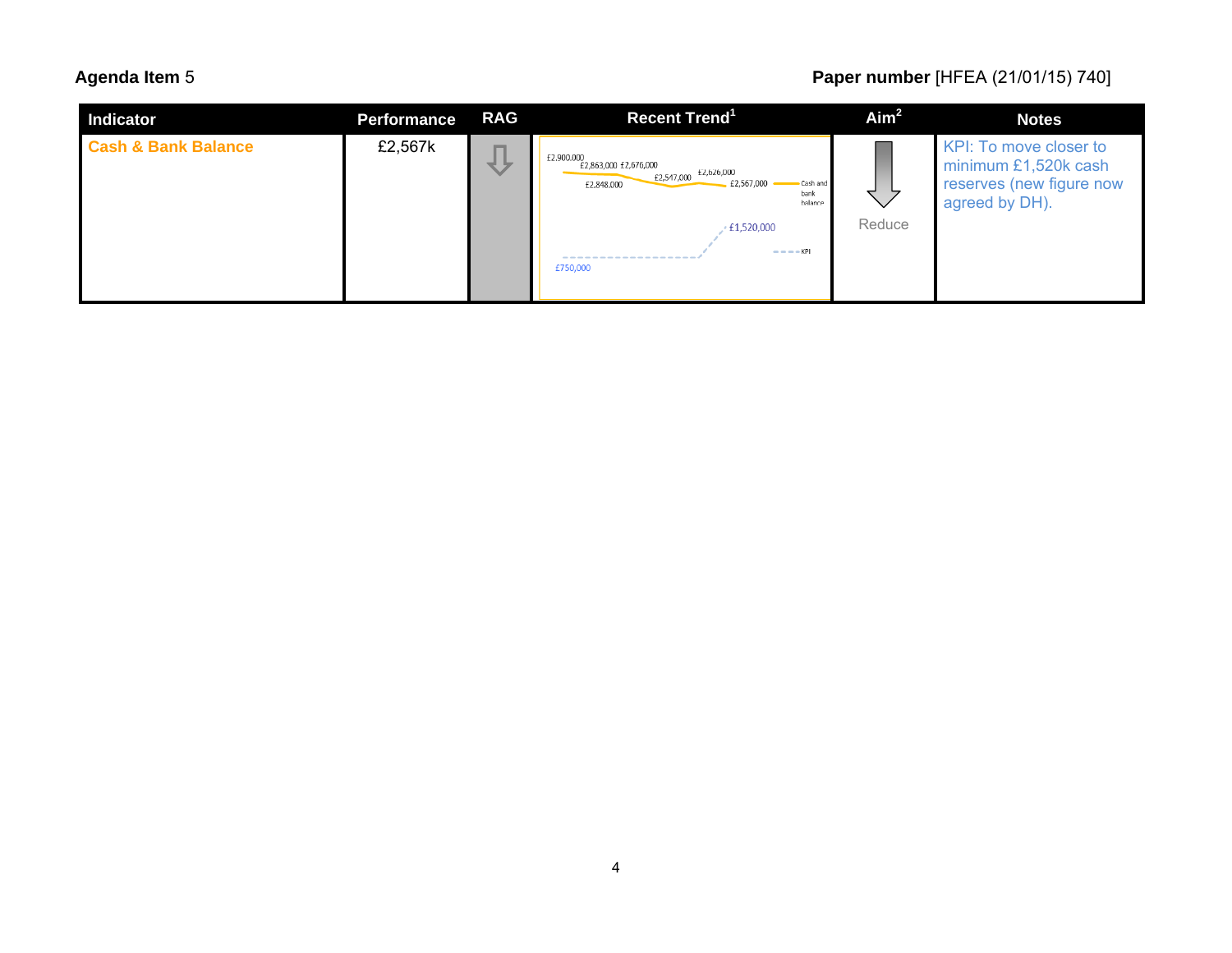| <b>RAG</b><br><b>Performance</b>                       |                              |                | Recent Trend <sup>1</sup> |           | Aim <sup>2</sup> |          |
|--------------------------------------------------------|------------------------------|----------------|---------------------------|-----------|------------------|----------|
| Income & Expenditure Account                           | Oct-2014                     |                |                           |           |                  |          |
| <b>Accounting Period</b>                               | Period 7 14-15               |                |                           |           |                  |          |
| Cost Centre Name                                       | <b>All Cost Centres</b>      |                |                           |           |                  |          |
| <b>Department Name</b>                                 | <b>All Departments</b>       |                |                           |           |                  |          |
|                                                        |                              | Year to Date   |                           |           | <b>Full Year</b> |          |
|                                                        | <b>Actual YTD Budget YTD</b> |                | Variance<br><b>YTD</b>    | Forecast  | <b>Budget</b>    | Variance |
| <b>SUMMARY (Operational Activity)</b>                  |                              |                |                           |           |                  |          |
| Income                                                 | £                            | £              | £                         | ${\bf f}$ | ${\bf f}$        | £        |
| Grant-in-aid                                           | 475                          | 450            | (25)                      | 900       | 900              |          |
| <b>Licence Fees</b>                                    | 2,432                        | 2,471          | 39                        | 4,135     | 4,193            | (58)     |
| Other Income                                           | 4                            | 3              | (1)                       | 6         | 6                |          |
| <b>Total Income</b>                                    | 2,910                        | 2,924          | 14                        | 5,041     | 5,099            | (58)     |
| Revenue Costs - Charged to Expenditure                 |                              |                |                           |           |                  |          |
| <b>Salaries</b>                                        | 1,954                        | 2,039          | 86                        | 3,443     | 3,478            | (35)     |
| <b>Other Staff Costs</b>                               | 132                          | 153            | 21                        | 243       | 286              | (44)     |
| Authority/Committee costs                              | 189                          | 173            | (16)                      | 318       | 298              | 20       |
| Other Compliance Costs                                 | 18                           | 20             | 3                         | 42        | 37               | 5        |
| <b>Other Strategy Costs</b>                            | 62                           | 97             | 35                        | 175       | 175              |          |
| <b>Facilities Costs incl non-cash</b>                  | 186                          | 207            | 22                        | 360       | 356              | 4        |
| <b>IT costs Costs</b>                                  | 73                           | 58             | (15)                      | 127       | 102              | 25       |
| <b>Legal Costs</b>                                     | 244                          | 116            | (129)                     | 374       | 231              | 143      |
| <b>Professional Fees</b>                               | 40                           | 60             | $20\,$                    | 68        | 127              | (59)     |
| <b>Total Revenue Costs</b>                             | 2,897                        | 2,923          | 27                        | 5,149     | 5,089            | 60       |
| Total (Surplus)/Deficit before Capital & Project costs | 14                           | $\overline{2}$ | (13)                      | (108)     | $10\,$           | (118)    |
| Less Capital & Project Costs - Reserves funded         | 417                          | 348            | 69                        | 638       | 1,220            | (582)    |
| <b>Other Capital Costs</b>                             | 16                           | 6              | (10)                      | 50        | 10               | 40       |
| <b>TOTAL NET ACTIVITY</b>                              | 447                          | 355            | 46                        | 580       | 1,240            | (660)    |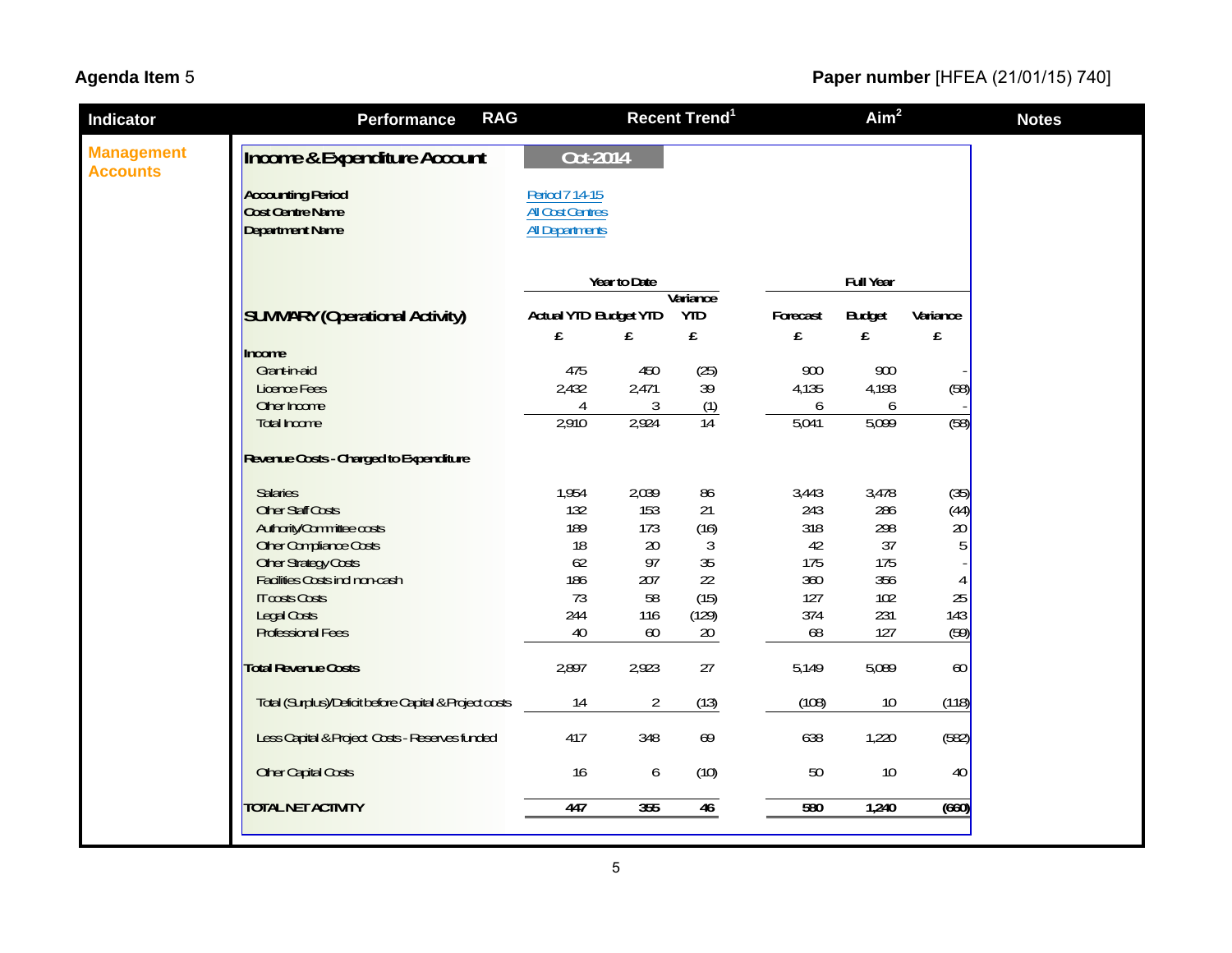| <b>Indicator</b> | <b>Performance</b>                                                                                                                                                                                                                                                                                                                                                                                                                                                                       | <b>RAG</b> | Recent Trend <sup>1</sup>                                                                                                                                                                                                                                                                                                                                  | Aim <sup>2</sup> | <b>Notes</b> |
|------------------|------------------------------------------------------------------------------------------------------------------------------------------------------------------------------------------------------------------------------------------------------------------------------------------------------------------------------------------------------------------------------------------------------------------------------------------------------------------------------------------|------------|------------------------------------------------------------------------------------------------------------------------------------------------------------------------------------------------------------------------------------------------------------------------------------------------------------------------------------------------------------|------------------|--------------|
| <b>Notes:</b>    | As at October 2014, we had a year-to-date surplus of £14k versus a budgeted surplus of £2k before the IfQ Programme. This<br>represents an 84% reduction from the surplus reported in September. The reduction in surplus is due to the factors listed<br>below.                                                                                                                                                                                                                         |            |                                                                                                                                                                                                                                                                                                                                                            |                  |              |
|                  | Income, in particular treatment fees, is down 1% on the same period last year and 2% down against budget. Analysis of<br>treatment fees for forecasting has shown there is a drop in income which we believe is due to the eSET discount taking hold.<br>As a matter of course this is being monitored.                                                                                                                                                                                  |            |                                                                                                                                                                                                                                                                                                                                                            |                  |              |
|                  | Year-to-date expenditure is down on budget by 1% before IfQ costs, however within this are overspends in the following<br>areas:<br>external fees<br>altered as they relate to particular contracts<br>eye is being kept on these costs.<br>The forecast has been updated with the latest information from the Directorates, which includes any staff movement (salary<br>forecast) and any new possible legal challenges (this is perhaps the area with the most significant increase). |            | Authority/Committee costs are up on budget by 9% which is largely due to over-spends against venue hire and<br>IT costs are also over budget due to spends in consumables. Most of these costs are prepaid costs which cannot be<br>Legal costs are over budget mainly due to on-going litigation. This is one of the less certain areas and hence a close |                  |              |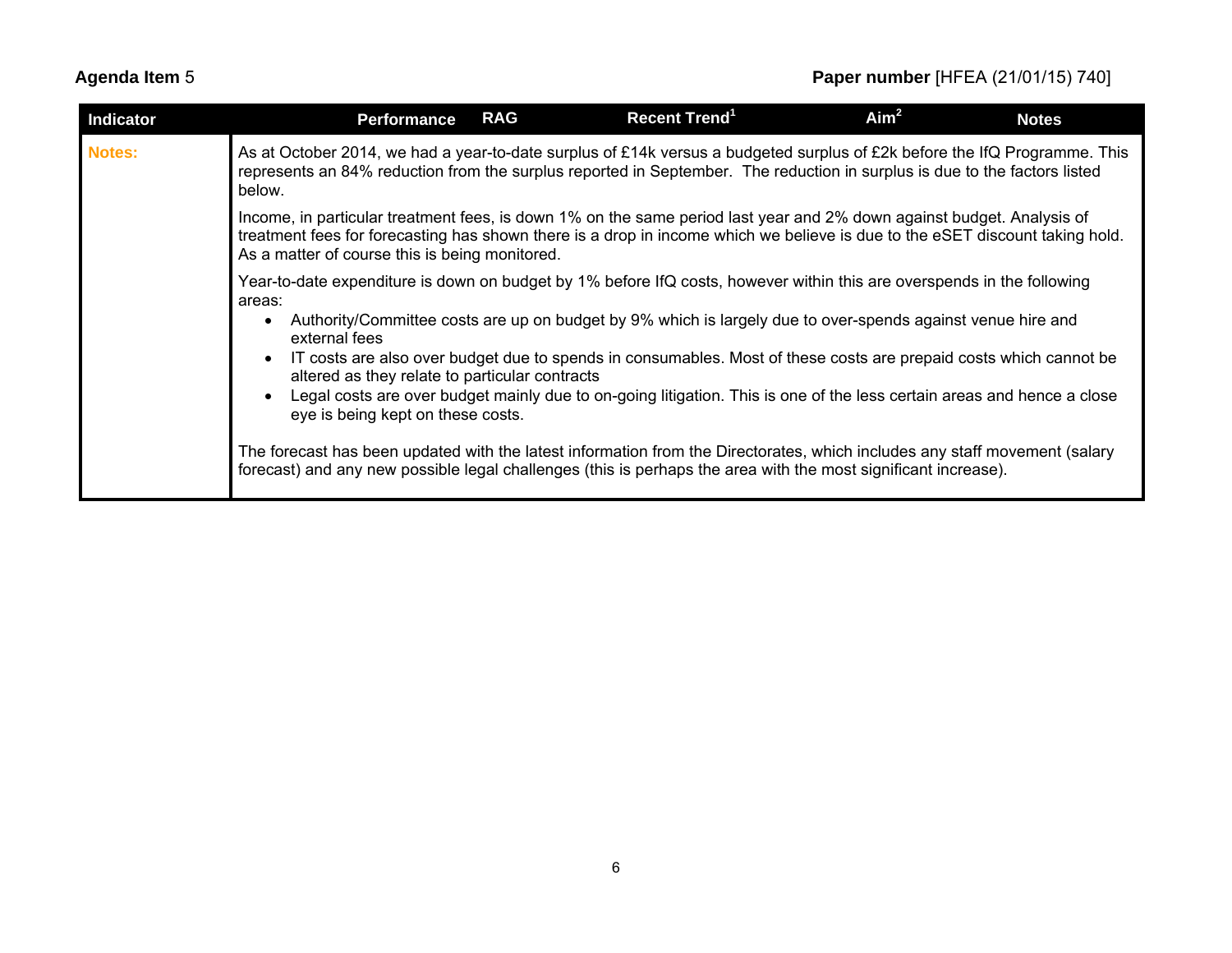# **Summary Table:**

| <b>Scorecard area</b>                                         | <b>KPIs / RAG Status</b>                                                          | <b>Red Indicators and Management Comments on Controls</b>                                                                                                                                                                                                                                                                                                                                                                                                                                                                                                                                                                                                                                                                                                                                                                                                                                                                                                                                                                                                                                                                                                                                                                                                                                                                                                                                        |  |  |
|---------------------------------------------------------------|-----------------------------------------------------------------------------------|--------------------------------------------------------------------------------------------------------------------------------------------------------------------------------------------------------------------------------------------------------------------------------------------------------------------------------------------------------------------------------------------------------------------------------------------------------------------------------------------------------------------------------------------------------------------------------------------------------------------------------------------------------------------------------------------------------------------------------------------------------------------------------------------------------------------------------------------------------------------------------------------------------------------------------------------------------------------------------------------------------------------------------------------------------------------------------------------------------------------------------------------------------------------------------------------------------------------------------------------------------------------------------------------------------------------------------------------------------------------------------------------------|--|--|
| <b>Regulatory</b><br><b>Operational</b><br><b>Performance</b> | R<br>$\blacksquare$ A<br>ΠG<br>Neutral (Volume<br>indicators)<br>Not yet measured | The four RED indicators relate to the following:<br>As in August and September, the target of 20 working days from the date of<br>inspection to the draft report being sent to the PR was not met, in that two<br>out of four reports were late. However delivery continues generally to meet<br>the old target of 28 working days, even in busy periods.<br>The whole inspection process for October took 94 working days which is 24<br>days above the 70 working day KPI. The previous months of August and<br>September also did not meet this KPI (but by only 2 working days) due to<br>regulatory issues found on inspection. In October, the high figure was due<br>to the late delivery of a single report to ELP as a result of an oversight by a<br>member of the inspection team. Hence, for the time being, this is still a red<br>indicator. However this was a one-off issue, and the KPI has subsequently<br>been met for November.<br>The finalisation of SAC minutes was not possible within the usual 10<br>working days, due to an issue which was known in advance but was<br>inescapable on this occasion. There is no underlying performance issue.<br>In October the KPI for finalising PGD decisions was in the red for the same<br>reason. All 7 PGD decisions due for sign off within 10 working days took<br>13 working days, so the KPI score for the month was 0%. |  |  |
| <b>Capacity</b>                                               | R<br>$\blacksquare$ A<br>$\blacksquare$ G<br>≡ Neutral (Volume<br>indicators)     | No red indicators.<br>The single amber indicator refers to establishment (unplanned) leavers per month.<br>It is worth noting that we had two leavers in October. This has increased our<br>establishment turnover figure to 17.4%. There has been an increase each month<br>for the past three months (August-October).                                                                                                                                                                                                                                                                                                                                                                                                                                                                                                                                                                                                                                                                                                                                                                                                                                                                                                                                                                                                                                                                         |  |  |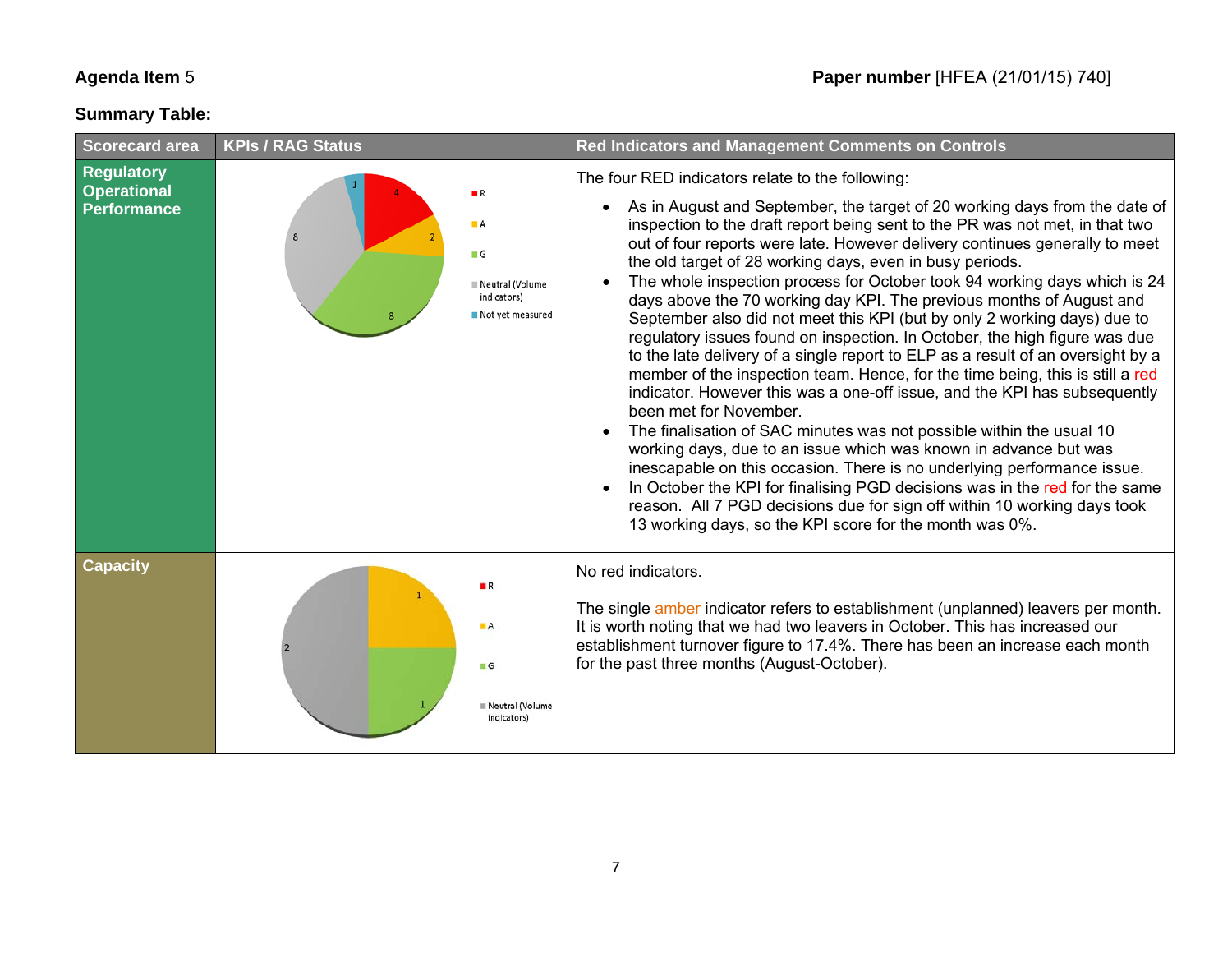| <b>Scorecard area</b>                  | <b>KPIs / RAG Status</b>                                                    | Red Indicators and Management Comments on Controls                                                                                                                                                                                                                                                                             |
|----------------------------------------|-----------------------------------------------------------------------------|--------------------------------------------------------------------------------------------------------------------------------------------------------------------------------------------------------------------------------------------------------------------------------------------------------------------------------|
| <b>Corporate</b><br><b>Governance</b>  | R<br>A<br>$\blacksquare$ G<br>Neutral<br>(Volume<br>indicators)             | No red indicators.<br>The single amber indicator refers to the Communication and Exchange (Lync)<br>project which had a number of snagging issues outstanding in August-November<br>2014, but which has since been closed by Programme Board (in December), with<br>the remaining technical issues becoming business as usual. |
| <b>Information</b><br><b>Provision</b> | R<br>$\blacksquare$ A<br>$\blacksquare$ G<br>Neutral (Volume<br>indicators) | No red indicators.<br>The single amber indicator refers to outstanding form errors in the Register system<br>after the 8 weeks clinics are initially given to resolve them. This number rose by<br>9% month on month in August and September but reduced by 2.8% in October.                                                   |
| <b>Financial</b><br><b>Performance</b> | R<br>A<br>G<br><b>Neutral</b><br>(Volume<br>indicators)                     | No red indicators.<br>The single amber indicator refers to the number of working days to produce<br>monthly management accounts. The KPI target was missed by one day due to<br>other Finance team work priorities.                                                                                                            |